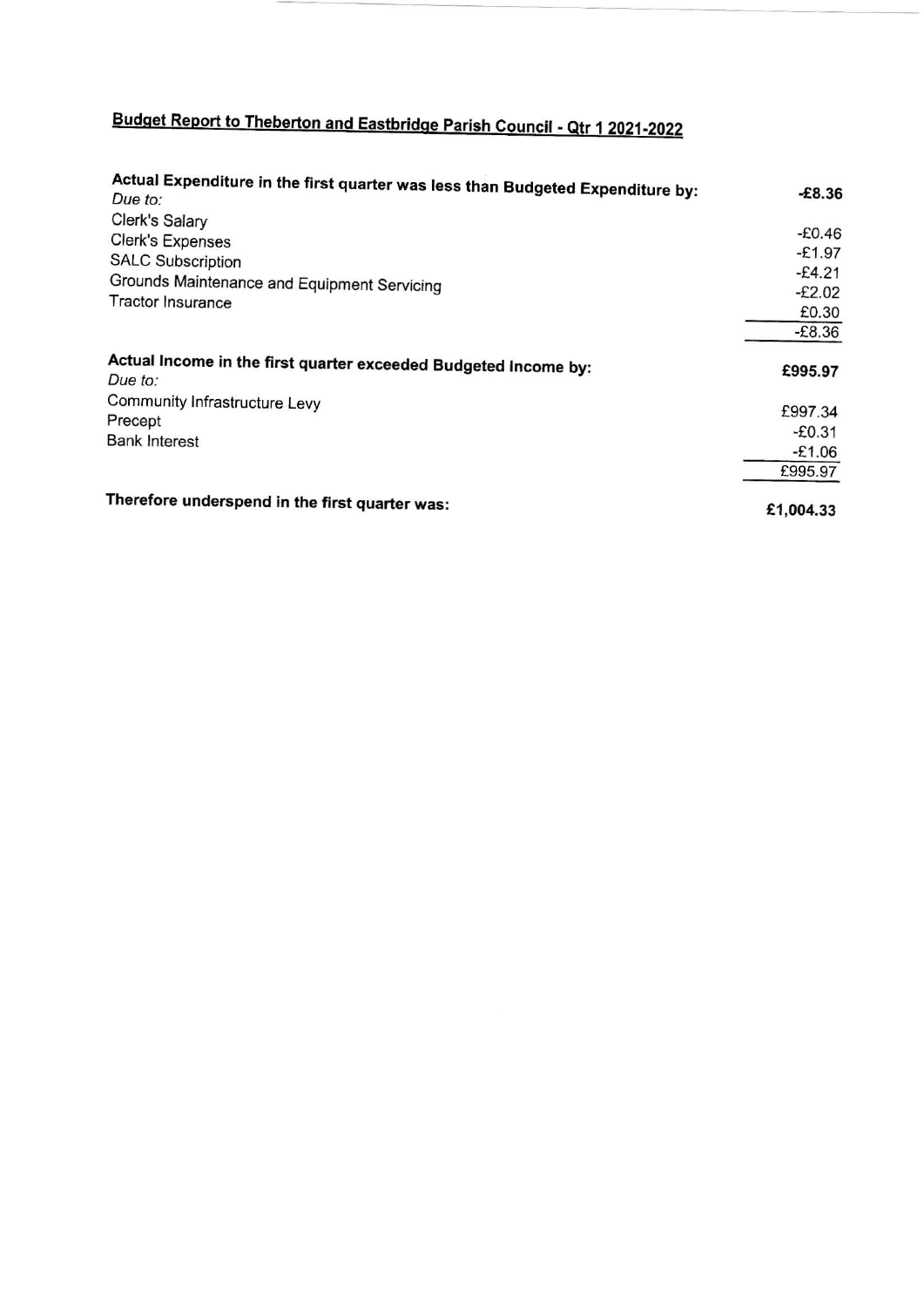## Budget Report to Theberton and Eastbridge Parish Council - Qtr 2 2021-2022

| Actual Expenditure in the second quarter exceeded Budgeted Expenditure by:<br>Due to: | £203.70  |
|---------------------------------------------------------------------------------------|----------|
| Dog Waste Bin Street Furniture Licence                                                | £150.00  |
| Parish Council Insurance                                                              | £62.21   |
| Audit Fees                                                                            | $-E7.20$ |
| Clerk's Salary                                                                        | $-£0.94$ |
| Clerk's Expenses                                                                      |          |
|                                                                                       | $-£0.37$ |
|                                                                                       | £203.70  |
| Actual Income in the second quarter was less than Budgeted Income by:<br>Due to:      | £0.72    |
| <b>Bank Interest</b>                                                                  | £0.72    |
|                                                                                       | £0.72    |
| Therefore overspend in the second quarter was:                                        | £204.42  |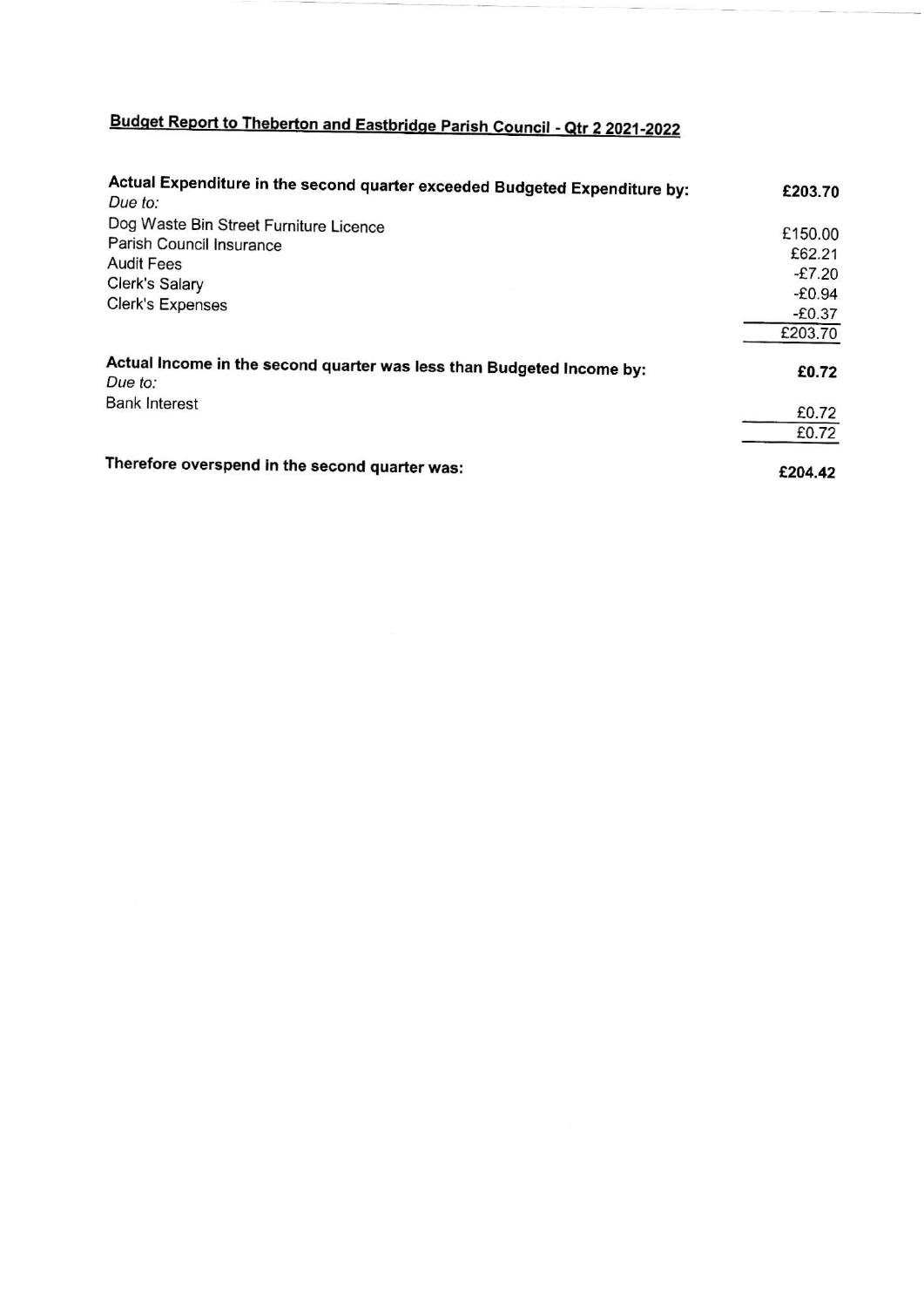## Budget Report to Theberton and Eastbridge Parish Council - Qtr 3 2021-2022

| Actual Expenditure in the third quarter exceeded Budgeted Expenditure by:  | £463.53   |
|----------------------------------------------------------------------------|-----------|
| Due to:                                                                    |           |
| Clerk's Overtime                                                           | £366.69   |
| <b>Audit Fees</b>                                                          | £50.00    |
| <b>Litter Pickers</b>                                                      | £109.86   |
| Play Equipment Safety Inspection - Theberton                               | $-£42.10$ |
| Donations                                                                  | $-£16.00$ |
| <b>Clerk's Expenses</b>                                                    | $-E4.80$  |
|                                                                            | £463.65   |
| Actual Income in the third quarter exceeded Budgeted Income by:<br>Due to: | £1,298.81 |
| Community Infrastructure Levy                                              | £1,249.46 |
| Cemetery                                                                   | £50.00    |
| <b>Bank Interest</b>                                                       | $-£0.65$  |
|                                                                            | £1,298.81 |
| Therefore underspend in the third quarter was:                             | £835.28   |